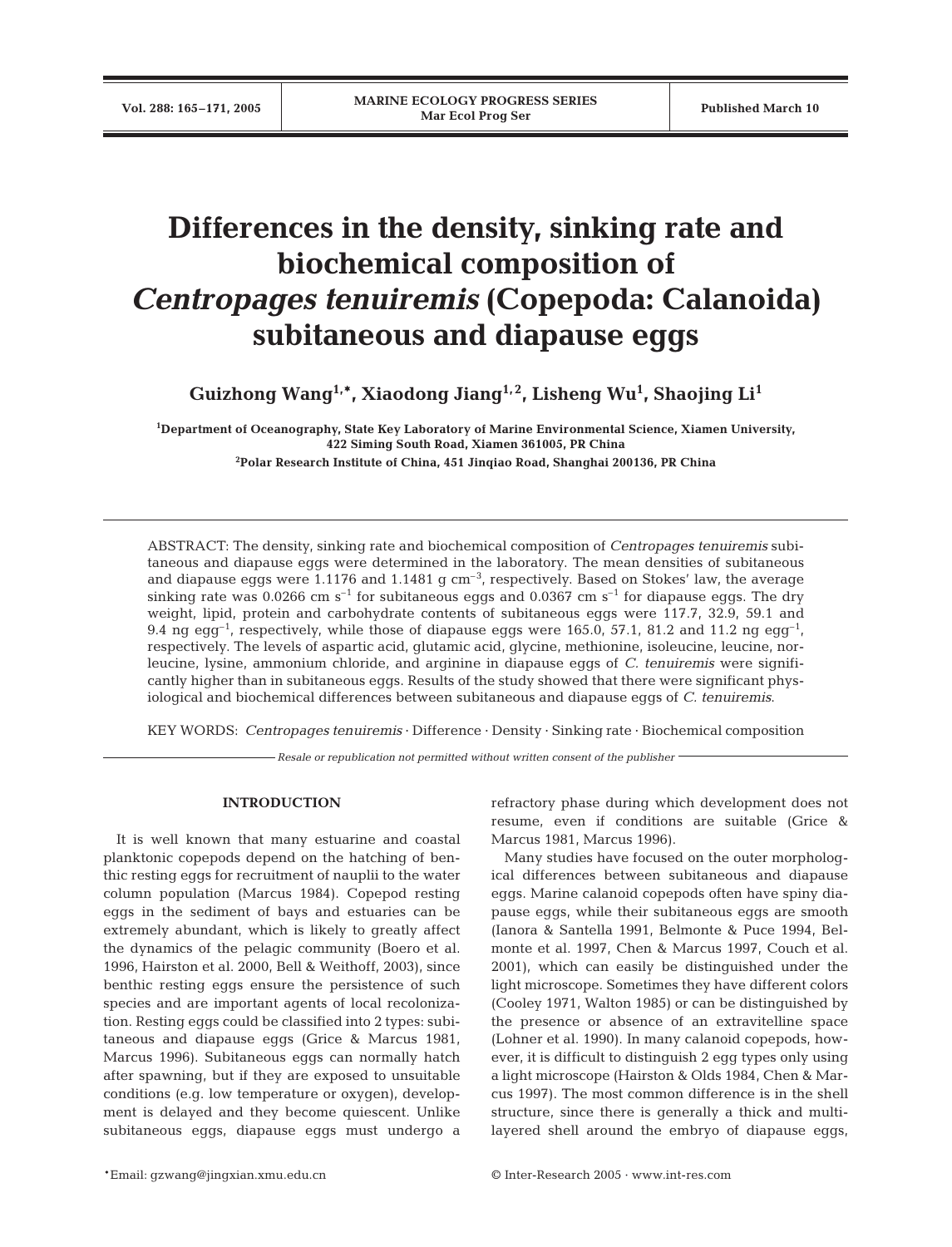whereas subitaneous eggs have only a thin and singlelayered shell (Hairston & Olds 1984, Santella & Ianora 1990, Ianora & Santella 1991, Couch et al. 2001).

However, physiological and biochemical studies of subitaneous and diapause eggs are noticeably lacking. Marcus & Fuller (1986) observed a significant difference in the settling velocities and densities between subitaneous and diapause eggs. The density difference between the egg types may be an indication of intrinsic differences in the egg storage product, but the biochemical differences between subitaneous and diapause eggs have not been compared (Marcus 1996). Another obvious difference in the 2 egg types is the respiratory physiology. Oxygen consumption of subitaneous eggs of the marine copepod *Pontella mediterranea* increased steadily after spawning to reach maximum values about 25 h later, while oxygen metabolism of diapause eggs was greatly reduced during the refractory stage, with a resumption only prior to hatching (Romano et al. 1996).

In present paper, we investigated the density, sinking rate and biochemical composition of subitaneous and diapause eggs of *Centropages tenuiremis.* Significant differences were found in each of these.

## **MATERIALS AND METHODS**

The calanoid copepod *Centropages tenuiremis* is widely distributed along the coast of China. In Xiamen Harbor, the occurrence of this species in the plankton is restricted to the winter and spring seasons. The species appears in the water column at the end of October and increases in number until an annual maximum density  $(80.2 \text{ ind. m}^{-3})$  is reached in March (authors' unpubl. data). From October to April, only smooth subitaneous eggs are produced, most of which can hatch within 1 to 2 d at ambient temperatures. In May, the females begin to produce diapause eggs, which are spiny and do not hatch immediately (Li et al. 1989). After the annual maximum of *C. tenuiremis* in water, the planktonic population gradually decreases in size as water increases and completely disappears by the end of June (authors' unpubl. data).

*Centropages tenuiremis* were collected with a 240 µm mesh plankton net from a station (118° 02.363' E, 24° 26.778' N) in Xiamen Harbor, China. Samples were collected on multiple dates so that enough eggs were available. Samples for egg density measurement were collected in the spring of 2003. Samples for biochemical measurement were collected in the winter of 2002 and spring of 2003. The contents of the tow were diluted into 15 l containers with ambient seawater and transported to the laboratory within 1 h. Sea-surface temperature and salinity at the time and

place of collection were measured with a thermometer (accuracy 0.5°C) and refractometer (accuracy 0.1‰).

In the laboratory, adult *Centropages tenuiremis* females were transferred from the mixed plankton with wide-mouth pipettes into 2 egg incubation systems filled with seawater which had been filtered through a 5 µm sieve. This filtering procedure removed any copepods eggs in the seawater. The incubation systems were self-made according to the design of Burkart & Kleppel (1998), and the volume was enlarged so that enough eggs could be maintained. The copepods were offered a mixed diet (1:1) of *Isochrysis galbana* and *Phaeodactylum tricornutum*. Egg incubation systems were placed in a temperatureand light-controlled incubator  $(\pm 1^{\circ}C)$  of field temperature and the ambient outdoor light:dark photoperiod). *C. tenuiremis* were sampled at night and females were incubated overnight. The next morning freshly spawned eggs were collected for the investigations. Thus, eggs were 0 to 12 h old in the experiments. Identification of subitaneous and diapause eggs was based on their outer morphological differences. Diapause eggs of *C. tenuiremis* are spiny, while subitaneous eggs are smooth when viewed under the light microscope (Li et al. 1989).

Egg density was determined with a density-gradient centrifugation method using a sucrose solution. The density-gradient centrifugation method has been commonly used to investigate the density of copepods eggs (Marcus & Fuller 1986, Miller & Marcus 1994, Tang et al. 1998). The densities of the gradient were calculated as mass/volume; mass was determined with an electronic scale (accuracy 0.0001 g). Five different densities (1.06 to 1.18  $\rm g \ cm^{-3}$  for subitaneous eggs and 1.09 to  $1.21$  g  $cm^{-3}$  for diapause eggs at an increment of  $0.03$  g cm<sup>-3</sup>) were used. Solutions of the gradient were carefully transferred into 15 ml centrifuge tubes (4 or 6 replicates) to make up 5 layers of increasing density, from top to bottom. At least 40 freshly spawned eggs were transferred onto the surface of the density gradient with a micropipette. A small amount of seawater was inevitably added to the gradient, but it never exceeded 1 ml. The tubes were centrifuged at 3000 rpm  $(950 \times g)$  for 30 min. After centrifugation each layer was carefully pipetted out, from top to bottom. It was assumed that eggs that had settled in a particular layer had the same density as the others in that layer. All density measurements were made at room temperature (~25°C), and we did not control the osmotic potential of the density gradient since the change was very small (a 1% change in egg density for a 100% change in ambient osmotic potential; Miller & Marcus 1994).

Freshly spawned subitaneous and diapause *Centropages tenuiremis* eggs, 5500 of each, were collected and washed with distilled water twice. The samples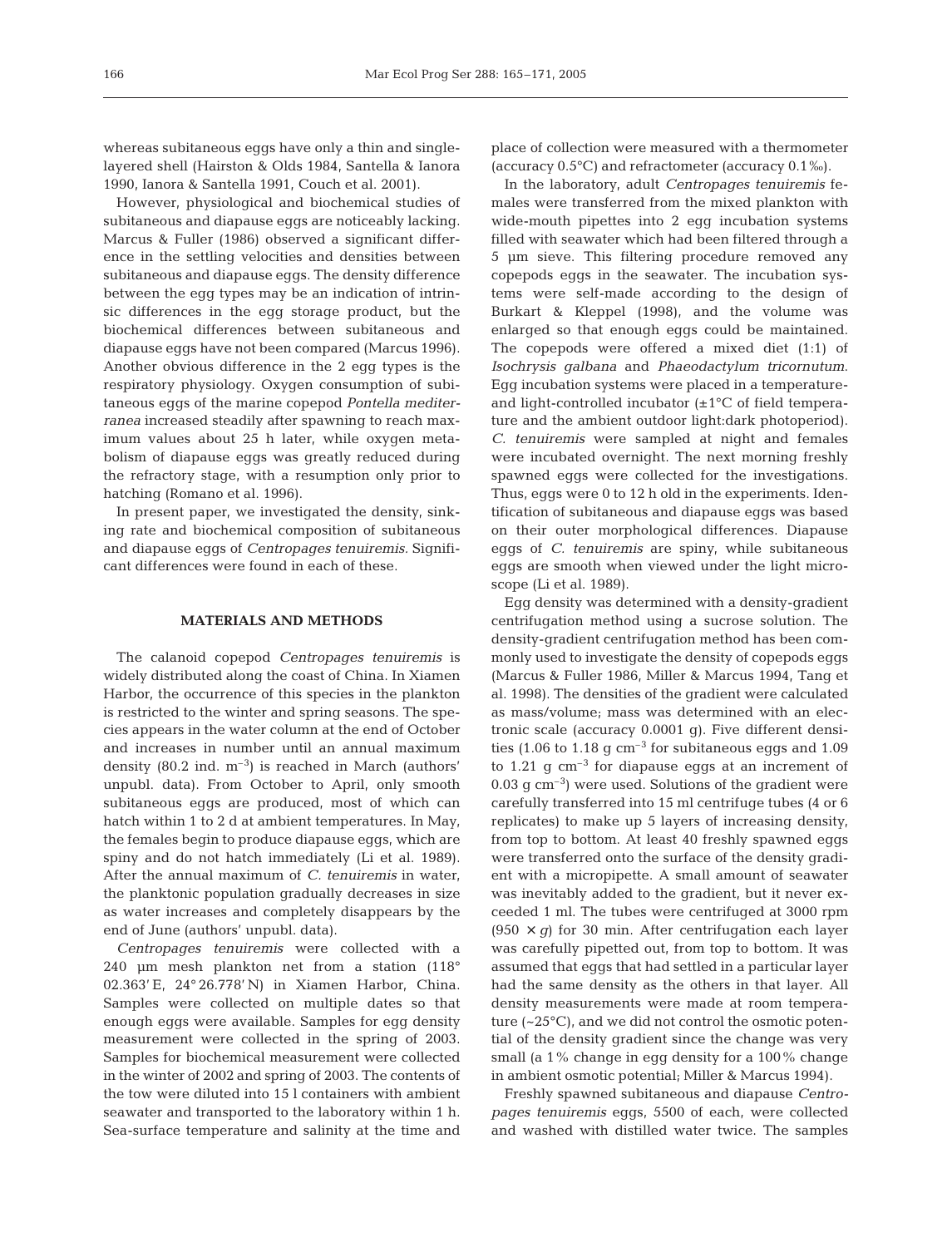were heat-dried in an electric oven at 60°C to a constant weight. Then the samples were kept in a desiccator before being weighed with an electronic scale (accuracy 0.00001 g). The total protein content of the eggs was determined by the method of Bradford (1976), with bovine serum albumin as the standard. Freshly spawned subitaneous and diapause eggs, 1800 of each, were used. The total lipid of freshly spawned subitaneous and diapause eggs, 5500 of each, was extracted following a modified procedure of Folch et al. (1957) using chloroform-methanol (2:1) and esterified with a mixture of  $1\%$   $H_2SO_4$  in methanol. The total carbohydrate content of 2500 freshly spawned subitaneous and diapause eggs, 2500 of each was determined by means of the phenol-sulfuric acid reaction (Dubois et al. 1956) using glucose as a standard. The amino acid of the eggs was extracted for 24 h in 6 mol HCl. After centrifugation (20 min at 15 000 rpm  $[5000 \times q]$  the supernatants of 1800 freshly spawned eggs were analyzed in a Hitachi L-8500 Amino Acid analyzer. Each test had 2 replicates. The differences between subitaneous and diapause eggs were compared using Student's *t*-test.

#### **RESULTS**

The densities of subitaneous and diapause eggs of *Centropages tenuiremis* are listed in Table 1. The mean density of subitaneous eggs was  $1.1176$  g cm<sup>-3</sup> with a SD of 0.0057  $\sigma$  cm<sup>-3</sup>, while the mean density of diapause eggs was  $1.1481$  g  $\text{cm}^{-3}$  with a SD of 0.0101 g cm–3. The frequency distributions of densities of 1364 subitaneous and 824 diapause eggs are shown in Fig. 1. The mean density of diapause eggs was 2.73% higher than that of subitaneous eggs. Despite some overlap, the result of the *t*-test indicated that there was a significant ( $p < 0.01$ ) difference between the densities of subitaneous and diapause eggs.

Egg sinking rates were calculated with Stokes' law. Seawater density and kinematic viscosity for Stokes'



Fig. 1. *Centropages tenuiremis*. Frequency distribution of subitaneous and diapause egg densities  $(q \text{ cm}^{-3})$ 

law were estimated from water temperatures and salinity (Sverdrup et al. 1942). Fifty subitaneous and diapause eggs each, used to determine the mean egg diameter, were collected from the same field population on 31 May 2003. The diameter was determined with a microscope at  $160 \times$  using an ocular micrometer. The mean diameters of subitaneous and diapause eggs were used in Stokes' law. The mean diameter of subitaneous eggs was  $77.90 \mu m$  with a SD of 3.85  $\mu$ m, while the mean diameter (without spines) of diapause eggs was 79.69 µm with a SD of 3.40 µm. The result of the *t-*test indicated that there was a significant (p < 0.05) difference between subitaneous and diapause eggs of *Centropages tenuiremis*. The mean diameter of diapause eggs was 2.30% larger than that of subitaneous eggs.

The sinking rates of *Centropages tenuiremis* eggs from each collection were calculated with Stokes' law (Table 1). The sinking rate of subitaneous eggs ranged from 0.0252 to 0.0269 cm  $s^{-1}$ , while the sinking rate of diapause eggs ranged from 0.0337 to 0.0385 cm  $s^{-1}$ , i.e. 37.97% higher than that of subitaneous eggs. The results of the *t*-test indicated that there was a significant (p <

Table 1. *Centropages tenuiremis*. Density and sinking rates of subitaneous and diapause eggs

|             | Date        | Temperature<br>(°C) | Salinity | Replicates | Total no. | Eqq density<br>$(q \text{ cm}^{-3})$ | <b>SD</b> | Sinking rate<br>$\rm (cm \; s^{-1})$ |
|-------------|-------------|---------------------|----------|------------|-----------|--------------------------------------|-----------|--------------------------------------|
| Subitaneous | 2 May 2003  | 23.5                | 28.8     | 4          | 375       | 1.1191                               | 0.0065    | 0.0269                               |
|             | 13 May 2003 | 25.0                | 28.2     | 6          | 270       | 1.1148                               | 0.0027    | 0.0260                               |
|             | 20 May 2003 | 24.5                | 26.8     | 6          | 431       | 1.1233                               | 0.0035    | 0.0285                               |
|             | 25 May 2003 | 25.5                | 28.0     | 6          | 288       | 1.1115                               | 0.0022    | 0.0252                               |
| Diapause    | 31 May 2003 | 26.0                | 27.9     | 6          | 200       | 1.1474                               | 0.0064    | 0.0365                               |
|             | 2.Jun 2003  | 26.5                | 28.2     | 6          | 185       | 1.1543                               | 0.0053    | 0.0385                               |
|             | 8 Jun 2003  | 26.5                | 27.6     | 6          | 184       | 1.1373                               | 0.0095    | 0.0337                               |
|             | 10 Jun 2003 | 26.5                | 27.5     | 6          | 255       | 1.1535                               | 0.0092    | 0.0383                               |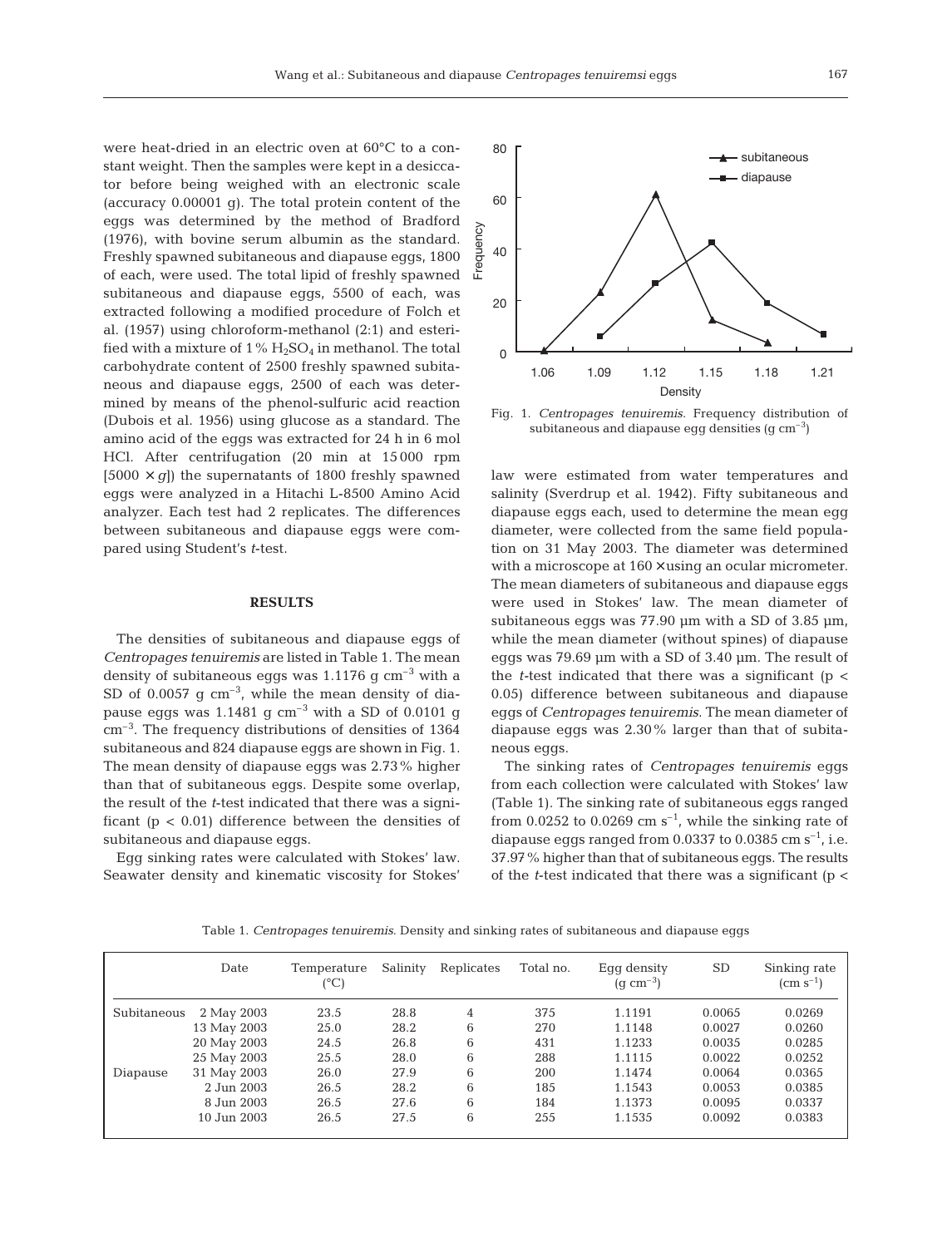0.01) difference between subitaneous and diapause eggs.

The dry weight and biochemical composition of *Centropages tenuiremis* are shown in Fig. 2. The dry weight of subitaneous *C. tenuiremis* eggs was 117.7 ng  $egg^{-1}$  with a SD of 9.45 ng  $eqq^{-1}$ , while the dry weight of diapause eggs was 165.0 ng egg<sup>-1</sup> with a SD of 3.40 ng egg<sup>-1</sup>, 39.8% higher than that of subitaneous eggs. The lipid, protein and carbohydrate contents of subitaneous eggs were 32.9, 59.1 and 9.4 ng  $\text{egg}^{-1}$ , respectively, while those of diapause eggs were 57.1, 81.2 and 11.2 ng  $eqq^{-1}$ . Both protein and lipid generally comprised the major organic fractions of *C. tenuire-mi* eggs. The organic constituents of the diapause eggs were all noticeably higher than those of subitaneous eggs: 73.6% for lipids, 37.4% for protein and 19.1% for carbohydrate. The result of the *t*-test showed that the difference between subitaneous and diapause eggs was significant for dry weight  $(p < 0.01)$ .

Total amino acid (AA) content was 71.478 ng egg–1 for subitaneous eggs and  $97.078$  ng egg<sup>-1</sup> for diapause eggs of *Centropages tenuiremis* (Table 2). Total AA made up 60.7% of the subitaneous egg dry mass and 58.8% of the diapause egg dry mass. Total AA content in diapause eggs was significantly higher than in subitaneous eggs(p < 0.05). Glutamic acid and aspartic acid followed by valine and lysine dominated among the total AAs in *C. tenuiremis* subitaneous and diapause eggs. The levels of aspartic acid, glutamic acid, glycine, methionine, isoleucine, leucine, norleucine,



Fig. 2. *Centropages tenuiremis*. Dry weight and biochemical composition of subitaneous and diapause eggs. Error bars are +1 SD from the mean

Table 2. *Centropages tenuiremis*. Difference in amino acid (AA) composition (mean  $\pm$  SD, ng egg<sup>-1</sup>) between subitaneous and diapause eggs. ns: not significant;  $*0.01 < p < 0.05$ ;  $** p < 0.01$ 

| AA                | Subitaneous eggs<br>$(ng e g g^{-1})$ | Diapause eggs<br>$(ng \text{ egg}^{-1})$ |               |
|-------------------|---------------------------------------|------------------------------------------|---------------|
| Taurine           | $1.317 \pm 0.233$                     | $2.101 \pm 0.619$                        | ns            |
| Cysteic acid      | $0.642 \pm 0.738$                     | $1.239 \pm 0.221$                        | ns            |
| Aspartic acid     | $6.172 \pm 0.433$                     | $7.972 \pm 0.830$                        |               |
| Threonine         | $3.528 \pm 0.479$                     | $4.980 \pm 1.042$                        | ns            |
| Serine            | $2.700 \pm 1.302$                     | $4.284 \pm 2.563$                        | ns            |
| Glutamic acid     | $8.934 \pm 1.144$                     | $12.311 \pm 0.976$                       |               |
| Proline           | $3.246 \pm 1.443$                     | $2.843 \pm 0.862$                        | ns            |
| Glycine           | $4.065 \pm 0.182$                     | $5.127 \pm 0.117$                        | $* *$         |
| Alanine           | $2.549 \pm 0.961$                     | $2.892 \pm 0.688$                        | ns            |
| Valine            | $5.327 \pm 1.352$                     | $7.469 \pm 0.286$                        | ns            |
| Methionine        | $0.999 \pm 0.000$                     | $1.298 \pm 0.000$                        | $***$         |
| Isoleucine        | $2.610 \pm 0.000$                     | $3.621 \pm 0.000$                        | $\ast$ $\ast$ |
| Leucine           | $4.544 \pm 1.648$                     | $6.903 \pm 1.000$                        | $\ast$ $\ast$ |
| Norleucine        | $3.483 \pm 1.534$                     | $3.875 \pm 1.899$                        | **            |
| Tyrosine          | $2.572 \pm 1.043$                     | $4.245 \pm 1.270$                        | ns            |
| Phenylalanine     | $2.825 \pm 0.749$                     | $3.885 \pm 1.749$                        | ns            |
| Histidine         | $2.042 \pm 0.408$                     | $3.521 \pm 1.627$                        | ns            |
| Lysine            | $5.124 \pm 0.121$                     | $6.931 \pm 0.742$                        | $* *$         |
| Ammonium chloride | $3.191 \pm 0.251$                     | $4.780 \pm 0.655$                        |               |
| Arginine          | $3.608 \pm 0.297$                     | $5.292 \pm 0.400$                        | $* *$         |
| <b>Total AA</b>   | $71.478 \pm 9.053$                    | $97.078 \pm 10.112$                      |               |

lysine, ammonium chloride, and arginine were obviously higher in diapause eggs than in subitaneous eggs, while differences in other AAs were not significant (Table 2).

### **DISCUSSION**

Although most attention has been paid to morphological differences in past research, our present investigation showed that there were significant physiological and biochemical differences between *Centropages tenuiremis* subitaneous and diapause eggs. The difference in the density of subitaneous and diapause eggs was small (2.73%) but significant. It was similar to that observed in *Labidocera aestiva* by Marcus & Fuller (1986). This difference could mainly be due to differences in dry weight and biochemical composition. In order to ensure long-term survival, diapause eggs need a complex egg structure which is capable of withstanding an unfavorable environment and enough storage products to maintain metabolism. Therefore, it is not surprising that the weight of *C. tenuiremis* diapause eggs was 40.2% higher than that of subitaneous eggs.

The fall velocity of *Centropages tenuiremis* diapause eggs is higher than that of subitaneous eggs, which suggests that the diapause eggs would rapidly settle to the sea floor. The significance of fast settlement is that it could reduce the potential predation pressure in the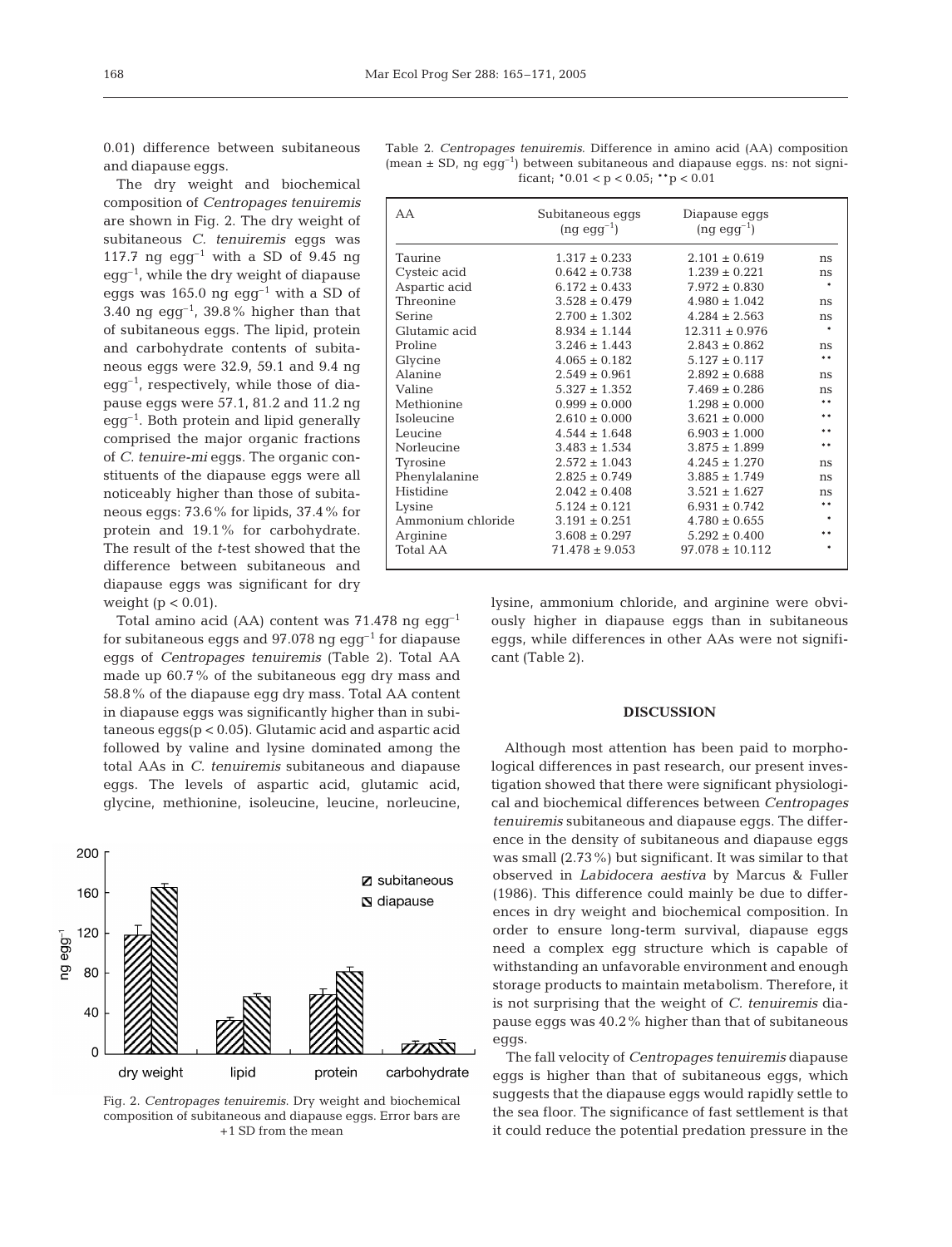water column (although some studies showed that copepod diapause eggs could pass through predator guts; Marcus 1984, Parker et al. 1996). Compared to the fast settlement of diapause eggs, the sinking rate of *C. tenuiremis* subitaneous eggs was relatively slow, which means that they would stay in the water column for a long period and could hatch before sinking out of the water column. However, the sinking velocity of the subitaneous eggs was  $0.0266$  cm s<sup>-1</sup>, which indicates that eggs could reach a depth of 20 m within 24 h. The egg hatching time of the *C. tenuiremis* subitaneous eggs varied greatly with the water temperature, which ranged from 23 to 83 h in Xiamen Bay (authors' unpubl. data). The water depth of Xiamen Bay ranges from 6 to 25 m. A comparison of the egg deposition time and egg hatching time suggests that *C. tenuiremis* subitaneous eggs would settle to the bottom prior to hatching in a shallow area, even though they have a high potential to hatch before reaching the seabed.

The difference in the fall velocity of *Centropages tenuiremis* subitaneous and diapause eggs was 37.97%. Marcus & Fuller (1986) reported that the difference in the average fall velocities of *Labidocera aestiva* subitaneous and diapause eggs was approx. 25%. It is still unknown whether or not this difference is so large that the distribution of the 2 egg types on the sea floor is markedly different. The effect of the spines of *C. tenuiremis* diapause eggs was neglected when we calculated the sinking rates with Stokes' law. The spiny covering most likely will delay sinking because it increases the bearing surface (Belmonte at al. 1997). Spines, however, can also promote sinking: the majority of bloom-forming diatoms, in fact, have simple or even barbed protuberances with which they become entangled, forming aggregations. This enhances their sinking rates, removing them from the nutrient depleted area where the bloom occurred (Smetacek 1985, Belmonte et al. 1997). An alternative method to determine the sinking rates of copepod eggs is to directly record the sinking of eggs in a settling chamber (Marcus & Fuller 1986). This method is simple and may reflect the effect of spines on the sinking rates of diapause eggs. However, the diameters of subitaneous and diapause eggs were, respectively, 77.90 and 79.69 µm. It is almost impossible to see *C. tenuiremis* eggs with the naked eye due to their small size. The egg sinking rates presented here are the theoretical rates for a laminar environment (Tang et al. 1998). The actual sinking rates of eggs in the field would be influenced by vertical turbulent motion in the water. Additional information regarding the sinking rate, turbulent motion, and the time and depth of spawning events is crucial for a better understanding of the depositional dynamics of copepod eggs in the field,

and will improve our insight into the planktonic copepod population.

Copepod diapause eggs have been shown to be capable of resting for very long periods of time, i.e. decades or even centuries (Marcus et al. 1994, Hairston et al. 1995). So it is not surprising that a complex egg structure capable of withstanding unfavorable environmental conditions and a large storage capacity are necessary for these eggs to survive for such long periods of time, which may result in the high dry weight of diapause eggs compared to that of subitaneous eggs. One of the morphological differences between diapause and subitaneous eggs of copepods is the shell structure, diapause eggs generally having a thick, multilayered shell, while subitaneous eggs have a thin, single-layered shell (Hairston & Olds 1984, Santella & Ianora 1990, Couch et al. 2001). The presence of the chorion or external layer composed of lipoprotein impregnated with chitin and hematin was the major reason for the high protein content of diapause cysts of *Artemia* (García-Ortega et al. 1998). Similarly the high protein content of diapause eggs of *Centropages tenuiremis* could be due to the thick, multilayered shell.

Although proteins are the main component of eggs in marine invertebrates, lipids play an important role in the embryonic metabolism (Holland 1978). They represent the most important energy source and cover at least 60% of the total energy expenditure of the developing crustacean embryo (Amsler & George 1984). The most obvious manifestation of the diapausing copepodid stages in species of *Calanus* is the large accumulation of lipids before and during dormancy (Conover 1988, Sargent & Falk-Petersen 1988). The lipid and protein contents of diapause eggs of *Centropages tenuiremis* were noticeabley higher than those of subitaneous eggs, which may indicate that they would be used as metabolic energy reservers during the period of resting. However, one complication is that since diapause eggs typically occur in anoxic sediments lipids might not be useful as a storage compound because oxygen is required for their metabolism (Marcus 1996). After spawning from the female, diapause eggs settle to the seabed and are buried under sediment. They stop their development and remain dormant due to the lack of oxygen (Kasahara et al. 1975). Hatching is inhibited until they return to the water column due to physical and biological resuspension. The respiration curve of diapause eggs of *Pontella mediterranea* characteristically followed the typical U-shaped pattern described for insect diapause (Romano et al. 1996). During the pre-diapause and post-diapause period, diapause eggs had high rates of  $O_2$  uptake, while  $O_2$  consumption dropped to a low level during diapause. The lipids in *C. tenuiremis* dia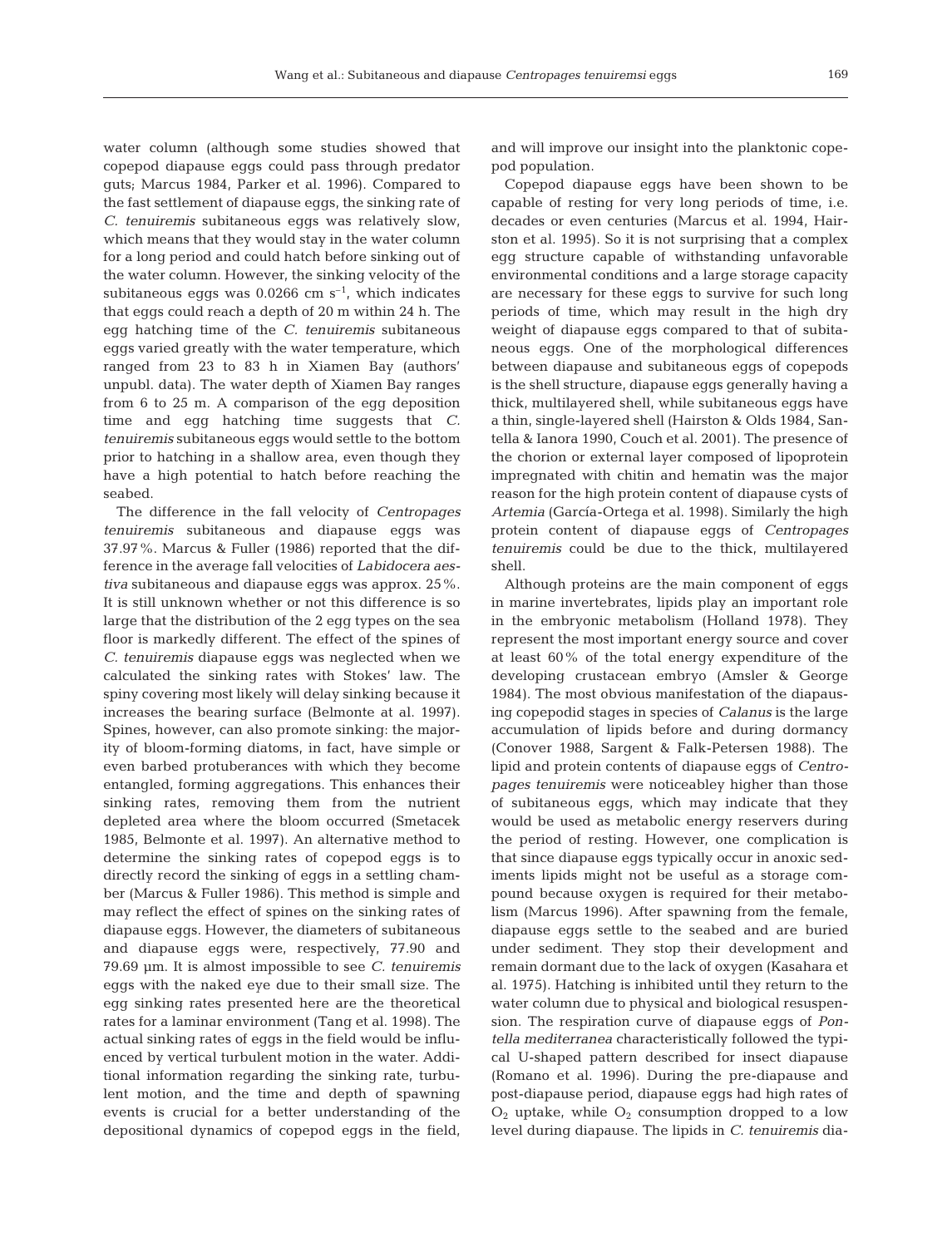pause eggs might be used as energy fuel to meet the higher energy requirements during the pre-diapause and post-diapause periods, when oxygen is available. During the period of diapause, proteins might be used as a source of energy to ensure egg survival, since lipids might not be used in anoxic conditions. Warner et al. (1972) showed that yolk platelets in diapause cysts of *Artemia* contained about 75% of their mass as protein, and that this decreased during the period of diapause. Romano et al. (1996) suggested that there was a gradual decrease in the yolks of *P. mediterranea* eggs during the period of diapause. We, therefore, think that proteins and lipids might be used as a source of energy at different stages, which may explain why the diapause eggs have high levels of proteins and lipids compared to the subitaneous eggs of *C. tenuiremis*.

Total AAs constitued 60.7% of the subitaneous egg dry mass and 58.8% of the diapause egg dry mass in *Centropages tenuiremis*. AAs are predominantly used as metabolic fuel, and also utilized for protein synthesis. Marine fish eggs support 50 to 70% of their energy dissipation via catabolism of AAs (Rønnestad et al. 1999). In *C. tenuiremis*, total AA levels in diapause eggs were significantly higher than those in subitaneous eggs, which may indicate that AAs would be produced as an energy fuel to ensure survival over long periods of time. Glutamic acid and aspartic acid followed by valine and lysine dominated among the total AAs in subitaneous and diapause eggs of *C. tenuiremis*. Our results are comparable to the AA composition of *Euterpina acutifrons* eggs, in which the dominate essential AAs were glutamic acid, arginine, lysine, and aspartic acid (Guisande et al. 2000). Generally, the individual AA levels in diapause eggs were higher than those in subitaneous eggs of *C. tenuiremis*. It is known that glycine, alanine, praline, and taurine have no significant effect on enzymatic activity according to data on catalytic rates or the influence of Michaelis constant ( $K<sub>m</sub>$ ) values (Yancey et al. 1982). However, arginine and lysine do have an influence on the enzymatic catalytic function (Bowlus & Somero 1979). The high levels of arginine and lysine in diapause eggs of *C. tenuiremis* might help to maintain a necessary level of metabolism during the long diapause period. Taurine is an almost ideal osmolyte and is present as a major osmolyte in many animal phyla (Huxtable 1992). Taurine could originate from the catabolism of methionine and cysteine (Allen & Garrett 1971). In the current study the difference in the taurine content of subitaneous and diapause eggs was not significant. However, the methionine content in diapause eggs was significantly greater than that in subitaneous eggs. During the long diapause period methionie might be catabolized into taurine, which could regulate the osmotic equilibrium of diapause eggs in order to enable them to withstand unfavorable conditions. Some research showed that the essential AA composition of copepod eggs probably varied according to the food source (Guisande et al. 1999, 2000). Thus, the difference in the AA composition of subitaneous and diapause eggs might have been influenced by the natural seston, since the *C. tenuiremis* adults were kept on the lab diet for about 12 h before eggs were collected.

*Acknowledgements*. This work was supported by the National Science Foundation of China under Grant No. 40076034. The experiment complied with the laws of the PR China.

## LITERATURE CITED

- Allen JA, Garrett MR (1971) Taurine in marine invertebrates. Adv Mar Biol 9:205–253
- Amsler MO, George RY (1984) Seasonal variation in the biochemical composition of the embryos of *Callinectes sapidus* Rathbun. J Crustac Biol 4:546–553
- Bell EM, Weithoff G, (2003) Benthic recruitment of zooplankton in an acidic lake. J Exp Mar Biol Ecol 285/286:205–219
- Belmonte G, Puce M (1994) Morphological aspects of subitaneous and resting eggs from *Acartia josephinae* (Calanoida). Hydrobiologia 292/293:131–135
- Belmonte G, Miglietta A, Rubino F, Boero F (1997) Morphological convergence of resting stages of planktonic organisms: a review. Hydrobiologia 355:159–165
- Boero F, Belmonte G, Fanelli G, Piraino S, Rubino F (1996) The continuity of living matter and the discontinuities of its constituents: Do plankton and benthos really exist? Trends Ecol Evol 11:177–180
- Bowlus RD, Somero GN (1979) Solute compatibility with enzyme function and structure: rationales for the selection of osmotic agents and end-products of anaerobic metabolism in marine invertebrates. J Exp Zool 208:137–152
- Bradford M (1976) A rapid and sensitive method for the quantification of microgram quantities of protein utilizing the principle of proteins dye binding. Anal Biochem 72: 248–254
- Burkart CA, Kleppel GS (1998) A new incubation system for the measurement of copepod egg production and egg hatching success in the field. J Exp Mar Biol Ecol 221: 89–97
- Chen F, Marcus NH (1997) Subitaneous, diapause, and delayed-hatching eggs of planktonic copepods from the northern Gulf of Mexico: morphology and hatching success. Mar Biol 127:587–597
- Conover RJ (1988) Comparative life histories in the genera *Calanus* and *Neocalanus* in high latitudes of the northern Hemisphere. Hydrobiologia 167/168:127–142
- Cooley JM (1971) The effect of temperature on the development of resting eggs of *Diaptomus oregonensis* Lilljeborg (Copepoda: Calanoida). Limnol Oceanogr 16:921–926
- Couch KM, Downes M, Burns CW (2001) Morphological differences between subitaneous and diapause eggs of *Boeckella triarticulata* (Copepoda: Calanoida). Freshw Biol 46:925–933
- Dubois M, Gilles KA, Hamilton JK, Rebers PA, Smith F (1956) Colorimetric method for determination of sugars and related substances. Anal Chem 28:350–356